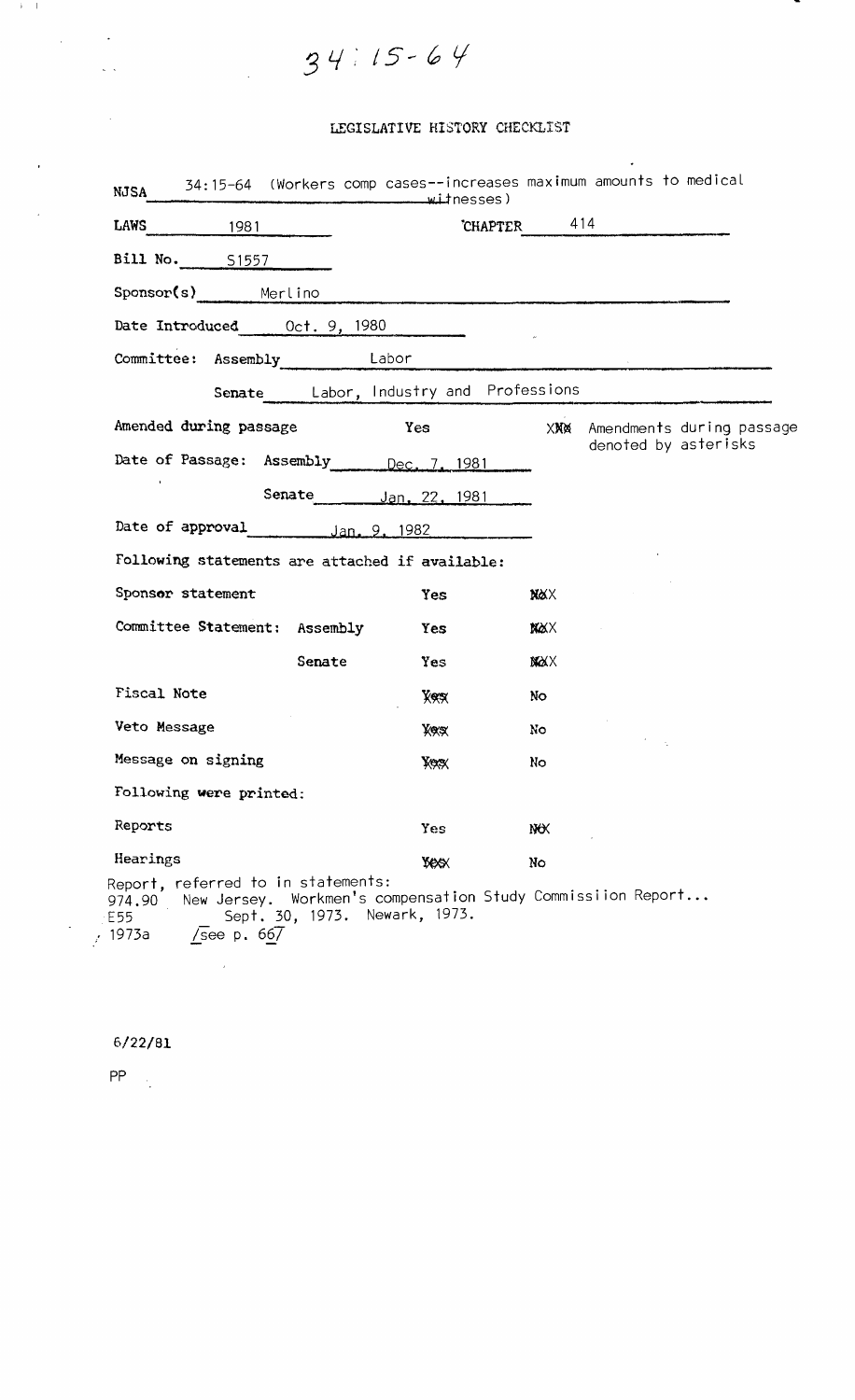LAW LIBRARY CORY

 $80^{\circ}$  $1 - 9 - 82$ 

### [OFFICIAL COpy REPRINT] **SENATE, No. 1557**

414

# **STATE OF NEW JERSEY**

### INTRODUOED OOTOBER 9, 1980

#### By Senator MERLINO

Referred to Committee on Labor. Industry and Professions

Act concerning workers' compensation and amending R. S. 34 :15-64.

1. BE IT ENACTED *by the Senate and General Assembly of the State 2 of New Jersey:* 

1 1. R. S.  $34:15-64$  is amended to read as follows:

2 -34:15-64. The commissioner, director and the "[deputy direc-3 tors]<sup>\*</sup> *iudges of compensation*<sup>\*</sup> may make such rules and regu-4 lations for the conduct of the hearing not inconsistent with the 5 provisions of this chapter as may, in the commissioner's judgment, 6 be necessary. The official conducting any hearing under this chapter 7 may allow to the party in whose favor judgment is entered, costs 8 of witness fees and a reasonable attorney fee, not exceeding 20% 9 of the judgment; and a reasonable fee not exceeding [\$50.00] 10 \$250.00 for any one witness<sup>\*</sup>, *but not more than* \$150.00 for a lOA *medical witness who does· not appear in court but prepares a*  lOB *written report-* or [\$150.00] *\$750;00* in any one-ease, for medical 11 witnesses residing in the State when in the official's judgment the 12 services of an attorney and medical witnesses were necessary for 12<sub>A</sub> the proper presentation of the case. *In determining a reasonable* 12B *fee for medical witnesses, the official shall consider (a) the time,*  12c *personnel, and other cost factors required to conduct the examina-*12D *tion; (b) the extent, adequacy and completeness. of the medical*  12E evaluation; (c) the objective measurement of bodily function and 12F *the avoidance of the use of subjective complaints; and (d) the*  13 necessity of a court appearance of the medical witness.<sup>\*</sup> When, 14 however, at a reasonable time, prior to any hearing compensation 15 has been offered and the amount then due has been tendered in good 16 faith or paid within 26 weeks from the date of the notification to the 17 employer of an accident or an occupational disease or the em-18 ployee's final active medical treatment or within 26 weeks after the EXPLANATION---Matter enclosed in bold-faced brackets [thus] in the above bill is not enacted and is intended to be omitted in the l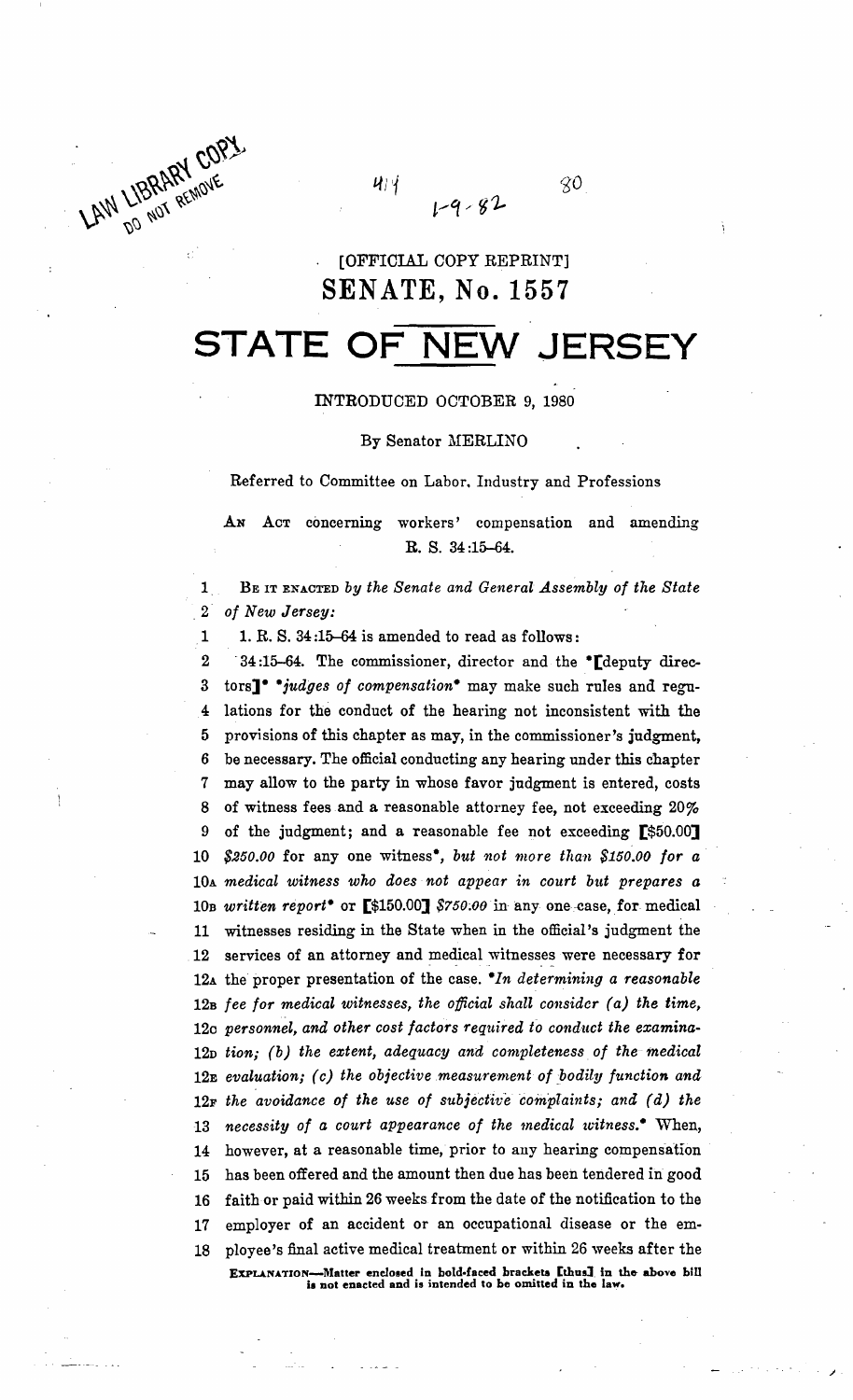employee's return to work whichever is later or within 26 weeks 19 20 after employer's notification of the employee's death, the reasonable allowance for attorney fee shall be based upon only that part of 21  $.22$ the judgment or award in excess of the amount of compensation. theretofore offered, tendered in good faith or paid. When the 23 amount of the judgment, or when that part of the judgment or 24 award in excess of compensation, offered, tendered in good faith 25 25A or paid as aforesaid, is less than \$200.00, an attorney fee may be 25B allowed not in excess of \$50.00.

All counsel fees of claimants' attorneys for services performed 26 27 in matters before the Division of Workers' Compensation, whether or not allowed as part of a judgment, shall be first approved by 28 the division before payment. Whenever a judgment or award is 29 made in favor of a petitioner, the "[deputy directors]" "judges of 30 compensation\* or referees \*of formal hearings\* shall direct 31 amounts to be deducted for the petitioner's expenses and to be paid 32 directly to the persons entitled to the same, the remainder to be 33 paid directly to the petitioner. 34 Then years in Room in 27

2. This act shall take effect immediately \*and shall apply only to 2 those claims filed after January 1, 1980<sup>\*</sup>. 7,7  $\alpha$  is abundance that the chapter Lates faiblits selflicture and care

regularite to the party in a constitution of the entends of the stats  $\beta$ of where ices in the case with none of property in the Ship Ship of ils hadgment, and in review to factority of series fields of E THE MACKER ! **The State of Second** Postalia em juni normano

 $\sigma$  of these city does with  $\tau_{\rm c}$  and the costing of proposes  $d$ full four and four faibles in a set of a little state. For many Tali di Bili odi Liengbaha Lill Tennel athlet infalcon steel the 12 : Romina al anteceptant i del constant de constituto da sensibilità 12. Iss., super presentation of the sound of a side of the purfree countile  $\pm\omega$  (be to the set finite will reacted to  $\pm\omega$  , which shall be J. t. The errorism **South Service State of the Service Community of the Service Community Community** 

complete to the flue medical im their of the extrat, seems of the and without with the transport of the disciple of the same  $\tau \geq 5$  $\label{eq:1} \begin{array}{ll} \mathbb{E}[\mathbb{E}_{\mathbf{S}} \times \mathbb{E}[\mathbb{E}[\mathbb{E}[\mathbb{E}[\mathbb{E}[\mathbb{E}[\mathbb{E}[\mathbb{E}[\mathbb{E}[\mathbb{E}[\mathbb{E}[\mathbb{E}[\mathbb{E}[\mathbb{E}[\mathbb{E}[\mathbb{E}[\mathbb{E}[\mathbb{E}[\mathbb{E}[\mathbb{E}[\mathbb{E}[\mathbb{E}[\mathbb{E}[\mathbb{E}[\mathbb{E}[\mathbb{E}[\mathbb{E}[\mathbb{E}[\mathbb{E}[\mathbb{E}[\mathbb{E}$  $\sim$  100  $\sim$ and the second state of the state uûf. MUSIC Research Singer, งเกลยแล้ว แบ่งอย่าง ไป เป็นเ  $\sim$ noftima in dan r di ekst nya nya  $\mathbb{R}^2$ . F  $\mathbb{Z}\times \mathbb{Z}^{n\times n\times n}$ and the second complete the second complete second to the second second second second second second second second second second second second second second second second second second second second second second second sec hansels forth and  $\sigma_{\rm e}$  7  $\mathbb{E} \left[ \mathcal{L}(\mathcal{Q}) \right] \triangleq \mathcal{L}(\mathcal{L}(\mathcal{Q})) \triangleq \mathcal{L}(\mathcal{Q})$ offrom the  $\sim 10^{12}$ أوروبات arren a  $\overline{\mathcal{O}}(s)$  , we can

office the steel and the

16 mg tay ta mara 计算 经工厂 ΥÊ s as only moved in the first control that

 $\mathcal{N}_\infty$  ,  $\mathcal{U}_\infty$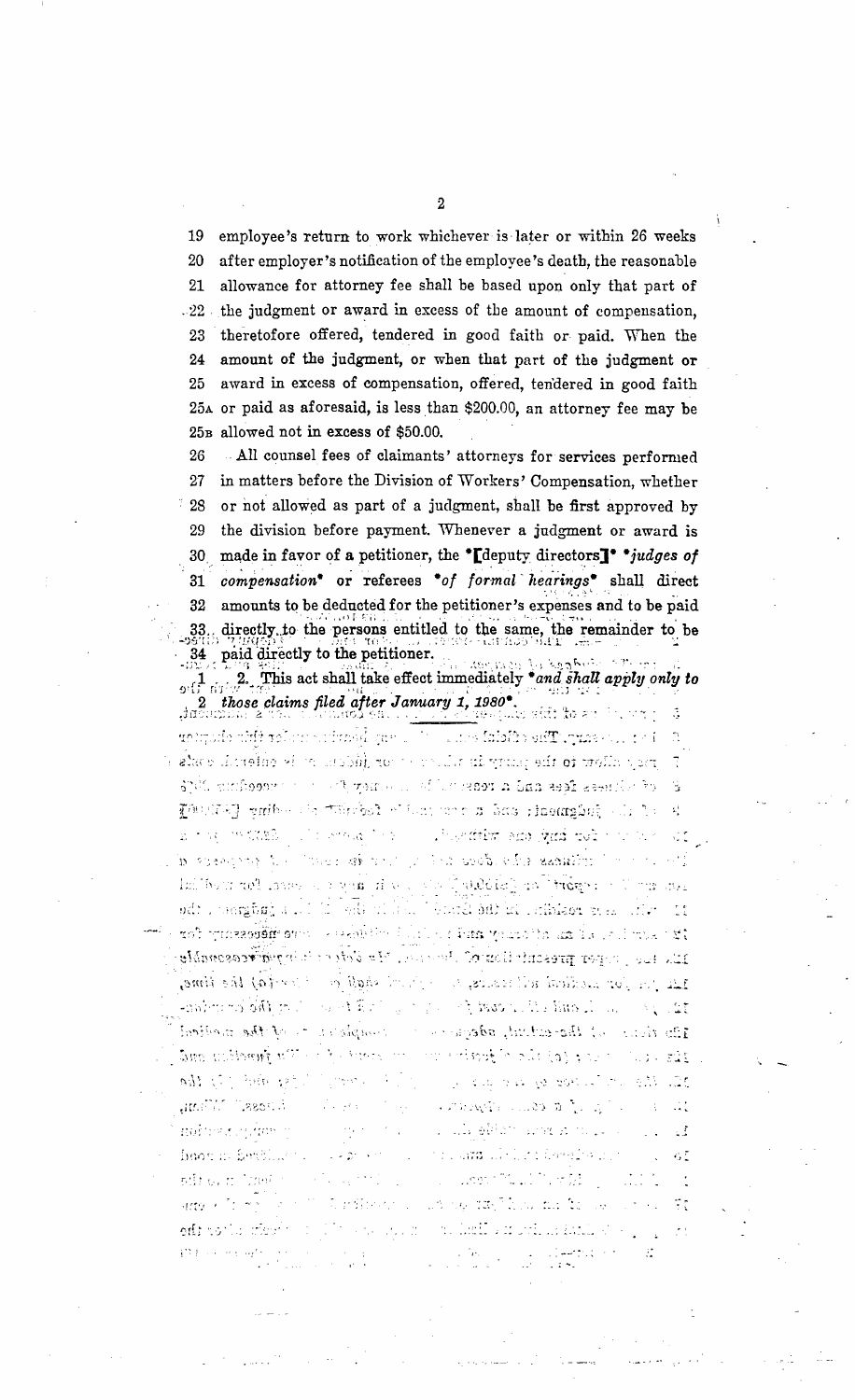26 All counsel fees of claimants' attorneys for services performed 27 in matters before the Division of Workers' Compensation, whether 28 or not allowed as part of a judgment, shall be first approved by 29 the division before payment. Whenever a judgment or award is 30 made in favor of a petitioner, the deputy directors or referees 31 shall direct amounts to be deducted for the petitioner's expenses 32 and to be paid directly to the persons entitled to the same, the 33 remainder to be paid directly to the petitioner.

1 2. This act shall take effect immediately.

### STATEMENT

This bill increases the maximum amounts payable in workers' compensation cases to medical witnesses.

The current limitations of \$50.00 for anyone witness and \$150.00 in anyone case were established in the year 1925, at a time when workers' compensation cases consisted almost entirely of traumatically induced injuries and only a few strictly defined occupational diseases. Under the Occupational Disease Act of 1950, there has been a great increase in the number of occupational disease claims. These claims require complete physical examinations and extensive laboratory procedures and tests for proper determination of compensability and disability. The fee schedule established in 1925 is totally inadequate to enable an injured worker to obtain a proper evaluation of his condition; therefore, many workers are deprived of the opportunity to fully establish their claims, and judges of compensation are frequently deprived of competent guidance by medical experts in the various diseases and disabilities which are presented before them.

This amendment changing the limitation to \$250.00 with respect to anyone witness and \$750.00 with respect to anyone case, is \_necessary and long overdue.

The official report of the "New Jersey Workmen's Compensation Study Commission" (Debevoise Commission) noted that the present fee schedule "is unreasonable" and recommended that the setting of fees should be left to the rule-making authority of the Department of Labor and Industry and Division of Workers' Compensation. Under this bill the department and division would . still have their inherent right to establish rules for the guidance of compensation judges, but would be subject to the mandatory cap established by the Legislature.

 $\overline{\phantom{0}}$ SISS $7(1980)$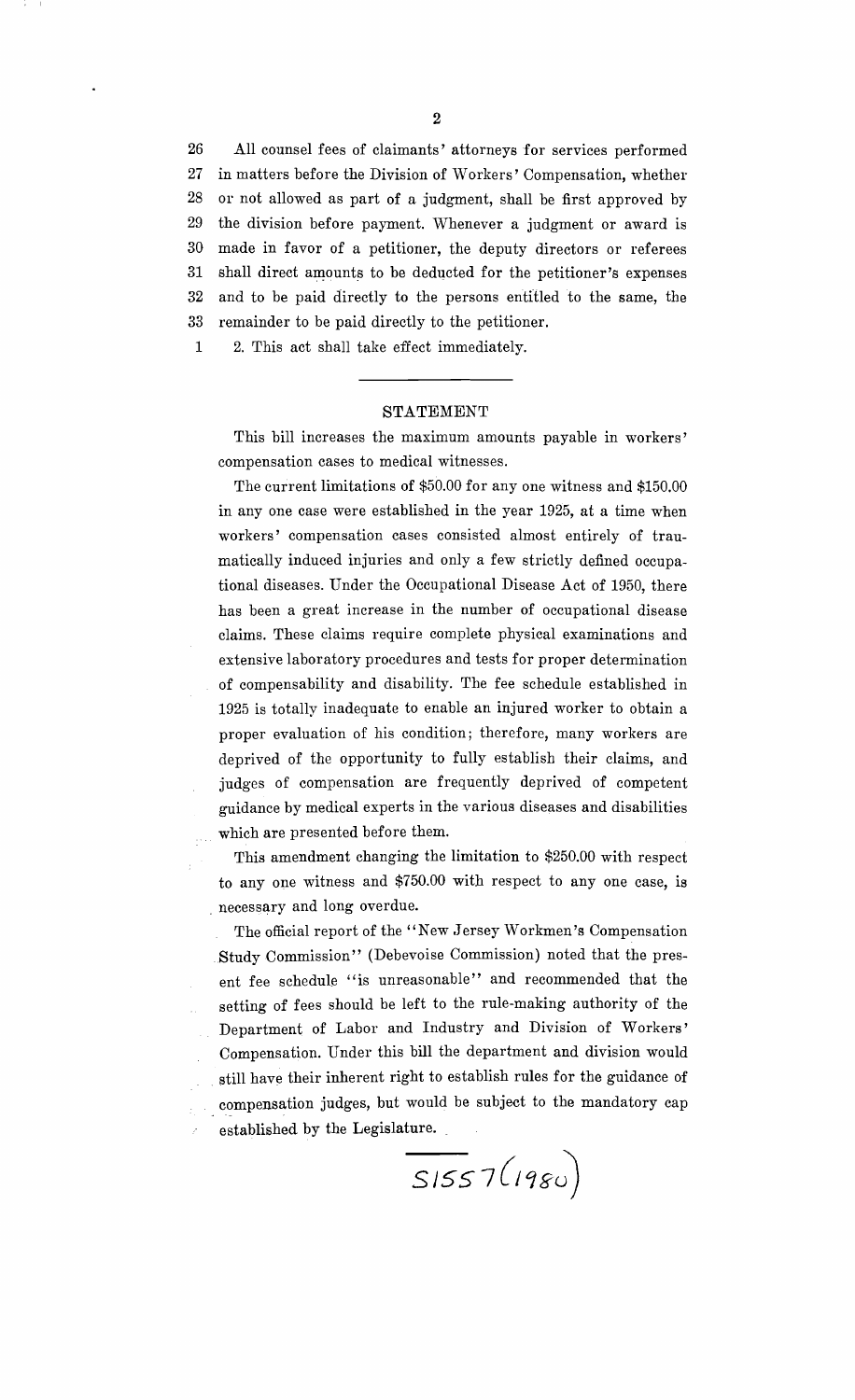ASSEMBLY LABOR COMMITTEE **LAW LIBRARY COPY** DO NOT REMOVE

STATEMENT TO

### **SENATE, No. 1557**

with Assembly committee amendments

## **STATE OF NEW JERSEY**

#### DATED: NOVEMBER 30, 1981

The Assembly Labor Committee reports this bill favorably, with committee amendments, to raise the maximum fee amounts payable to medical witnesses at workers' compensation formal hearings from \$50.00 to \$250.00 for anyone witness and from \$150.00 to \$750.00 for three or more witnesses in anyone case. Further, it endorses the sponsor's and Senate committee's statements as adequately expressing the bill's purpose and provisions.

The committee, in reporting the bill, concurred with the Appellate Division in a 1978 case, *Wright v. Plaza Ford*, 164 N. J. Super 203, that the current fee limitation, unchanged in decades, "may be economically unrealistic today." It is intended that the upgrading of the maximum fees recoverable in such proceedings will serve as a greater incentive for medical witnesses—ranging from x-ray technicians to physicians to conduct more thorough examinations of petitioners and to be more willing to attend formal hearings for purposes of providing oral testimony. Workers have reportedly had some difficulty in the past in getting doctors to testify on their behalf due to the statute's existing limitations.

The committee amended the bill to limit the application the new fee ceilings to claims filed after January 1, 1980, which roughly synchronizes with the effective date of the Workers' Compensation Amendments of 1979. Further amendments were approved to  $(1)$  set a separate ceiling of \$150.00 on payments to witnesses who prepare written reports but do not appear in court; and (2) establish criteria for evaluating the reasonableness of individual medical witness fee amounts.